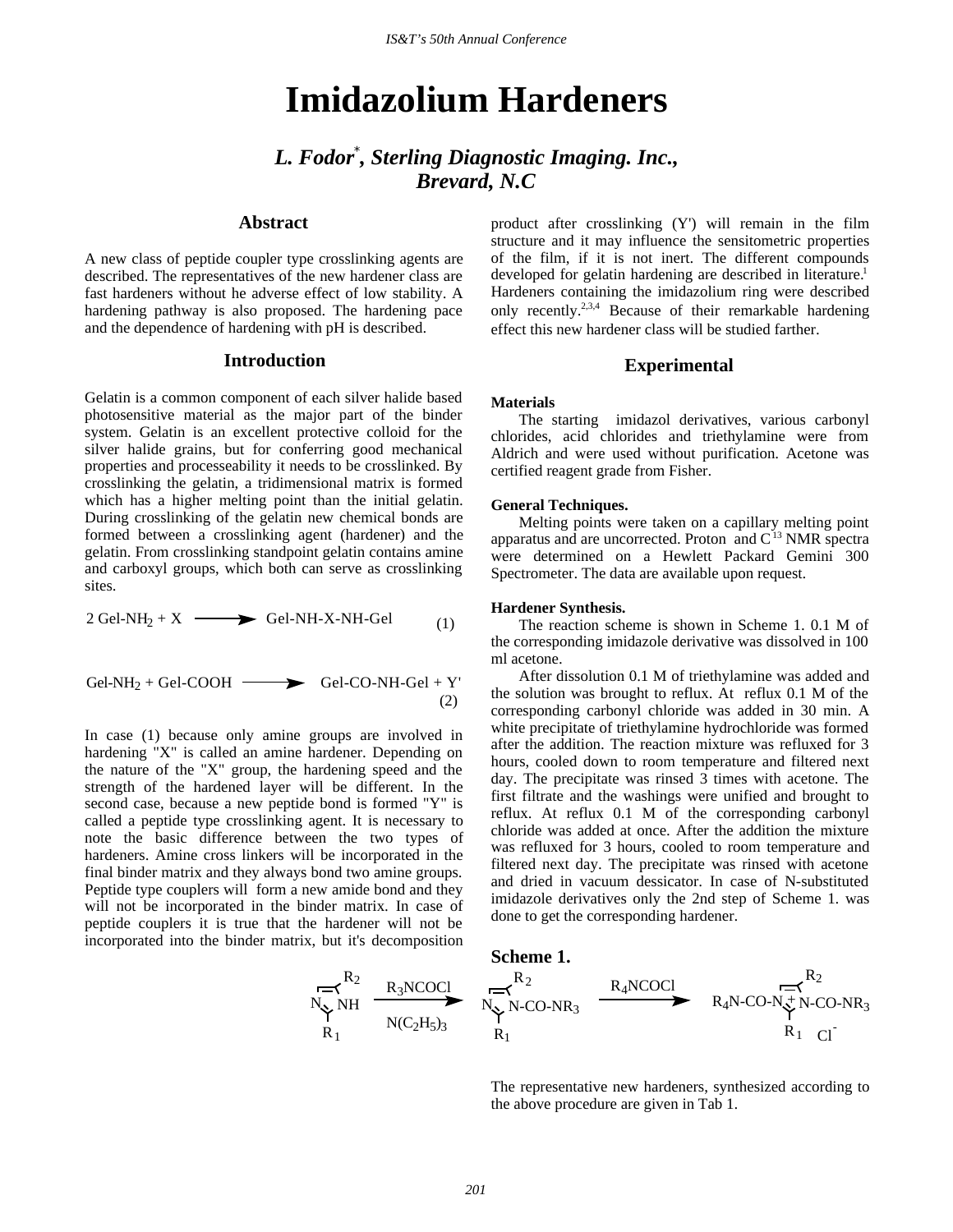#### **Table 1. New Peptide Couplers**

$$
\begin{array}{c}\n R_3 \\
\overrightarrow{R-N} + N-CO-R_2 \\
\overrightarrow{R_1} \ C1\n\end{array}
$$

| R             | R1     | R <sub>2</sub> | R <sub>3</sub> |
|---------------|--------|----------------|----------------|
| $H3C-$        | H-     | $-NCH32$       | -H             |
| C6H5CH2-      | H-     | $-N(CH3)2$     | -H             |
| H22C10-       | H-     | $-NCH32$       | -H             |
| $H2C=CH-$     | H-     | $-N(CH3)2$     | -H             |
| $H2C=CH-CH2-$ | H-     | $-N(CH3)2$     | -H             |
| $(CH3)2NCO-$  | H-     | $-N(CH3)2$     | -H             |
| $(CH3)2NCO-$  | $H3C-$ | $-N(CH3)2$     | -H             |
| $(CH3)2NCO-$  | H-     | $-N(CH3)2$     | -H3C-          |
| $(CH3)2NCO-$  | $H3C-$ | -Morpholino    | H-             |
| H25C12CO-     | H-     | $-N(CH3)2$     | H-             |
| Morpholino-   | $H3C-$ | -Morpholino    | H-             |
|               |        |                |                |

#### **Gelatin Hardening**

For evaluation of the new hardeners an 8% gelatin solution with pH adjusted to  $pH = 5.8 + (-0.05$  was treated with different amounts of hardeners. The samples were Myer rod coated on polyester base, dried at room temperature and evaluated 24 hr after coating. The degree of hardening, expressed as melting time for the representative new hardeners are given in Fig.1. Compounds (VII) and (VIII) are superimposed.

In conclusion the new compounds (IV), (VI), (VII), (VIII) and (XI) are very effective crosslinking agents. Compounds (I) and (V) are less active and (III) has even lower activity. In case of (III) because of the attached long alkyl rest, the hardener has the properties of a surfactant.

## **Stability of the New Hardeners**

Because of their high reactivity, the fast hardening agents generally have low stability in aqueous solution. In some cases in a 24 hour period 50% of the initial hardener could be decomposed. From a manufacturing standpoint a hardener with higher solution stability will definitely be advantageous. The stability of a 10% aqueous solution at room temperature for some of the new hardeners is given in Fig. 2.

It is obvious that the new peptide coupler type hardeners are superior as aqueous solution stability to the ones described in literature.

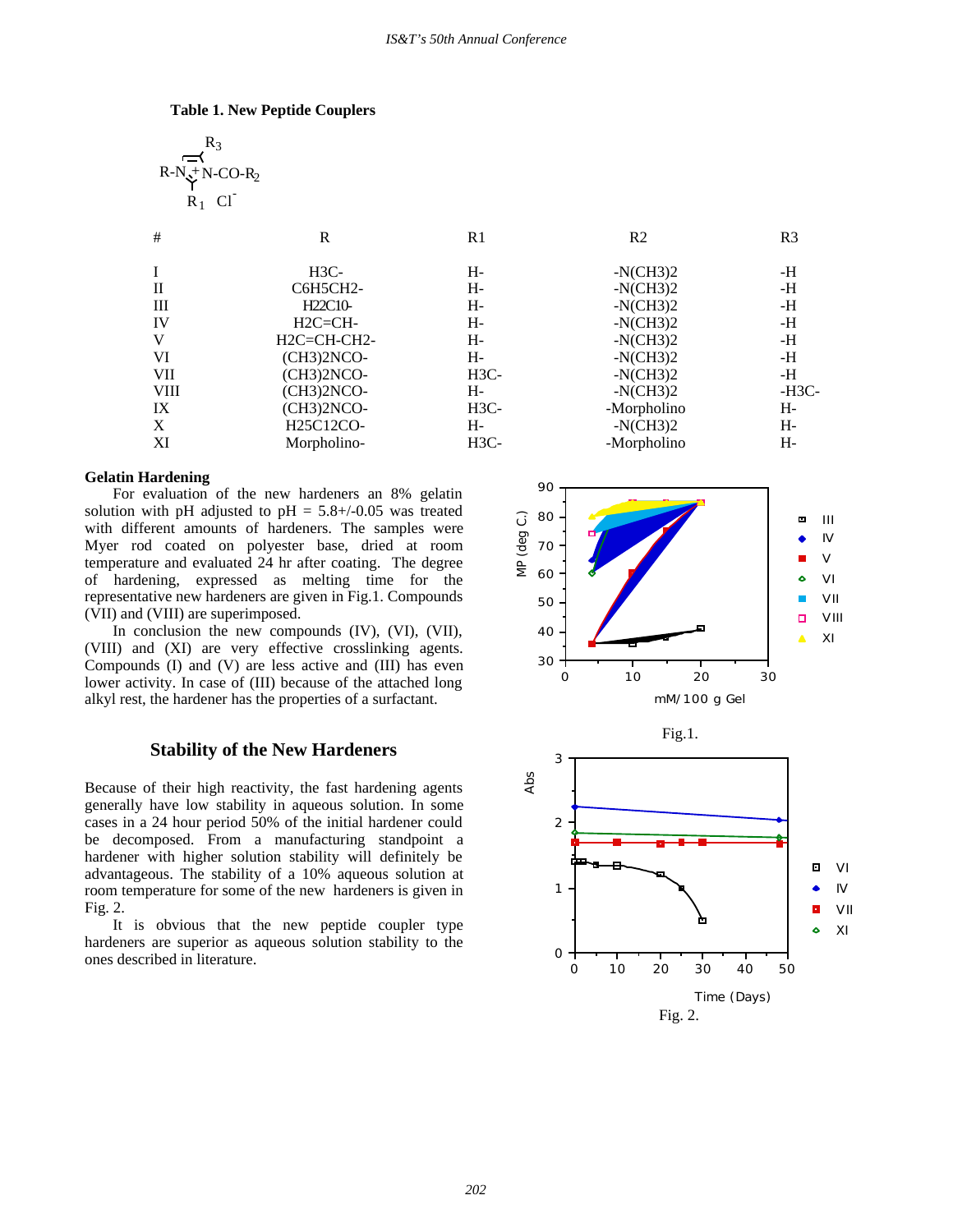# **Hardening pH**

The imidazolium type hardeners are quaternary salts it is expected that they will be decomposed at high pH. For a good hardening efficiency the optimum pH range need to be determined. The influence of solution pH on degree of hardening for the amount of 5 mM hardener/100 g gel. is given in Fig. 3.

The degree of hardening, expressed as MP, in case of (XI) is practically not effected by pH in the domain studied, while in case of (VI) is very pH dependent. As high pH stability, there's a basic difference between the above hardeners; while (VII) and (XI) are 2-methyl imidazolium derivatives, in case of (IV) and (VI) the position two of the imidazolium ring is unsubstituted. According to<sup>5</sup> these derivatives will de irreversibly decomposed at high pH by ring opening. A ring opening during hardening/grafting with the above compounds was observed also.<sup>6</sup> In case of 2alkyl-imidazolium derivatives such a decomposition will not occur.

In order to get a better understanding of hardening phenomena at different pH values, 8% gelatin solutions with different pH values were treated with 10 mM (XI)/100 g gel. The solutions were kept at 40 deg C. and the viscosity increase was monitored. The results are given in Fig. 4.



Fig. 3.



The viscosity increase in time, at constant gelatin and hardener concentration is the highest at pH=6. In order to correlate the gelatin crosslinking in a coated sample and the viscosity increase, a similar experiment was run with the hardener concentration of 5 mM (XI)/100 g gel. Samples were taken time to time from the mixture and coated. The hardening degree, expressed as MP in function of solution pH and time is given in Fig. 5.

It is interesting to note, that by low pH treatment of the coated and dried sample, the optimum pH interval for hardening widens as it is expressed in Fig. 6.

#### **Hardening Reaction Pathway**

For similar peptide coupler type hardeners two mechanisms were suggested. According to one mechanism<sup>7</sup> the peptide bond is formed through an anhydride type intermediate resulted by reaction of carboxyl group and the peptide coupler. This mechanism explains the formation of the final peptide bond, but it is very unlikely that in diluted aqueous solution the anhydride intermediate could be formed.

According to another mechanism<sup>8</sup> the hydroxyl group of the gelatin chain will react in the first step with hardener to form a dimethylcarbamyl ester.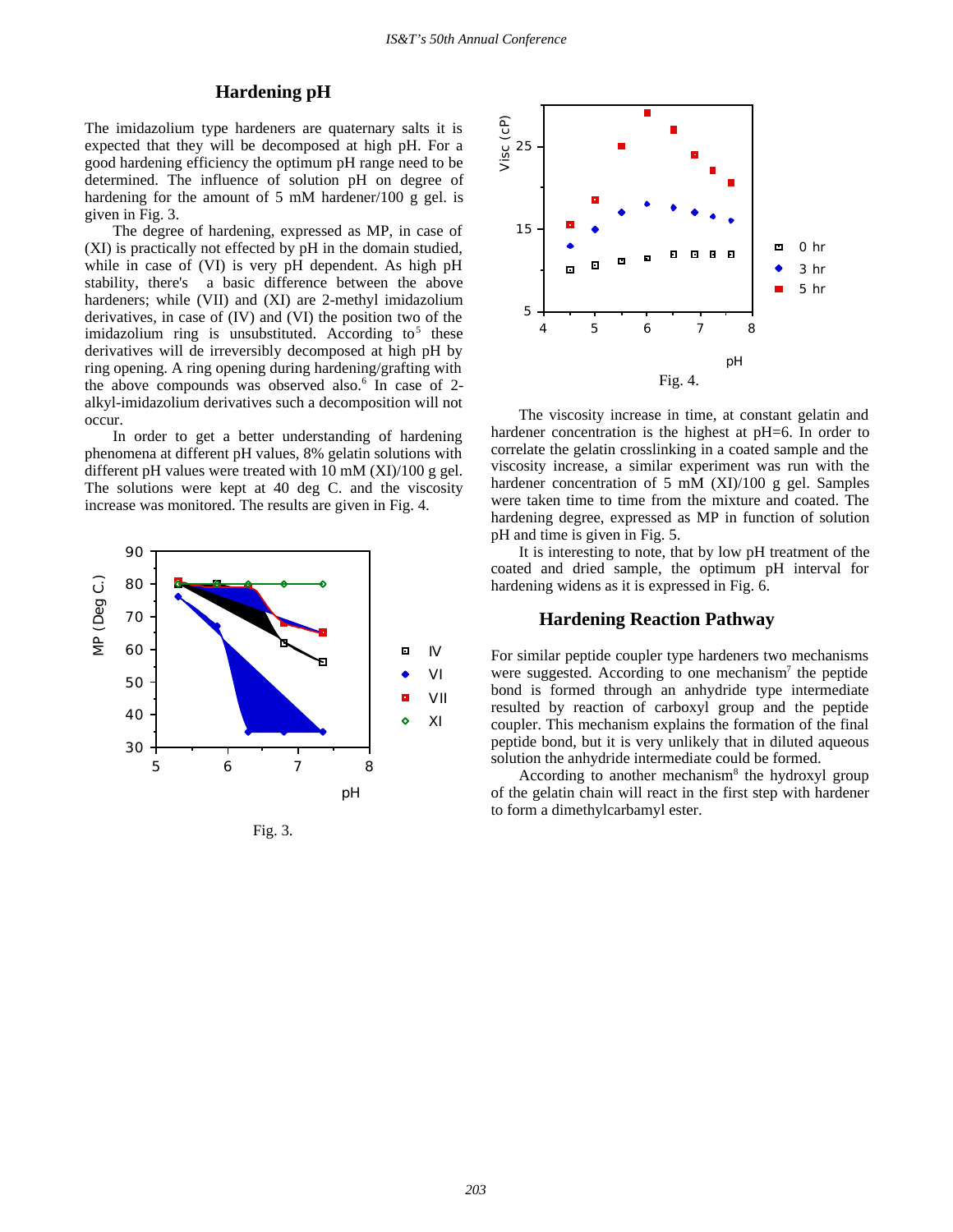

$$
O_3S\text{-CH}_2\text{-CH}_2\text{-}\underset{\longrightarrow}{\longrightarrow} N\text{-CO-N}\underset{\longrightarrow}{\longrightarrow} H_2S\text{-CH}_2\text{-CH}_2\text{-}\underset{\longrightarrow}{\longrightarrow} N + O_2N\text{-CO-O-CO-P}
$$

$$
O(N-CO-O-CO-P + Gel-NH2 \longrightarrow P-CO-NH-Gel + CO2 + O/NH
$$

 The intermediate ester will react with another hydroxyl group to form an ether bond and to liberate

dimethylcarbamic acid. It is to be noticed that according to this reaction pathway no peptide bond is formed.

$$
O_3S\text{-CH}_2\text{-CH}_2\text{-}\underset{\smile}{\bigwedge_{j=1}^{n}}\text{-}\underset{N\text{-}CO-N(CH_3)_2}{\bigwedge_{j=1}^{n}} + \text{ Gel-OH} \longrightarrow \text{HO}_3S\text{-CH}_2\text{-}\underset{N}{\bigwedge_{j=1}^{n}}\text{N} + \text{ Gel-O-CO-N(CH_3)_2}
$$

Gel-O-CO-N(CH<sub>3</sub>)<sub>2</sub> + Gel<sub>1</sub>-OH **Gel-O-Gel**<sub>1</sub> + CO<sub>2</sub> + (CH<sub>3</sub>)<sub>2</sub>NH

Another, more likely reaction pathway is the following:

$$
R-N_{\nabla}^{+}N\text{-CO-N}(\text{CH}_{3})_{2} + \text{GeI} \cdot \text{COOH} \longrightarrow R-N_{\nabla}^{+}N\text{-CO-Gel} + \text{CO}_{2} + (\text{CH}_{3})_{2}NH
$$
\n
$$
\text{C1}
$$
\n
$$
R-N_{\nabla}^{+}N\text{-CO-Gel} + \text{GeI}_{1}\text{-NH}_{2} \longrightarrow R-N_{\nabla}^{+}N\text{-CO-Gel} + \text{CO}_{2} + (\text{CH}_{3})_{2}NH
$$
\n
$$
\text{C1}
$$

In the first step of the reaction one carboxyl group of the gelatin will react with the hardener with the formation of an amide type activated intermediate. In the second step this intermediate will react with an amine group of the gelatin chain. A new amide bond will be formed which will crosslink the gelatin. The activated intermediate may not react only with amino groups of the gelatin, but with other nucleophiles also. This is very important, because it leeds to possibilities to graft additional useful groups to the gelatin backbone. In certain cases the activated intermediate is not able to react with an amine group of a gelatin molecule to form a new peptide bond. It is necessary to mention, that the imidazolium type hardeners may react in the first step with a carboxyl group different from the gelatin. This assumption was taken in account to prove the proposed hardening pathway.